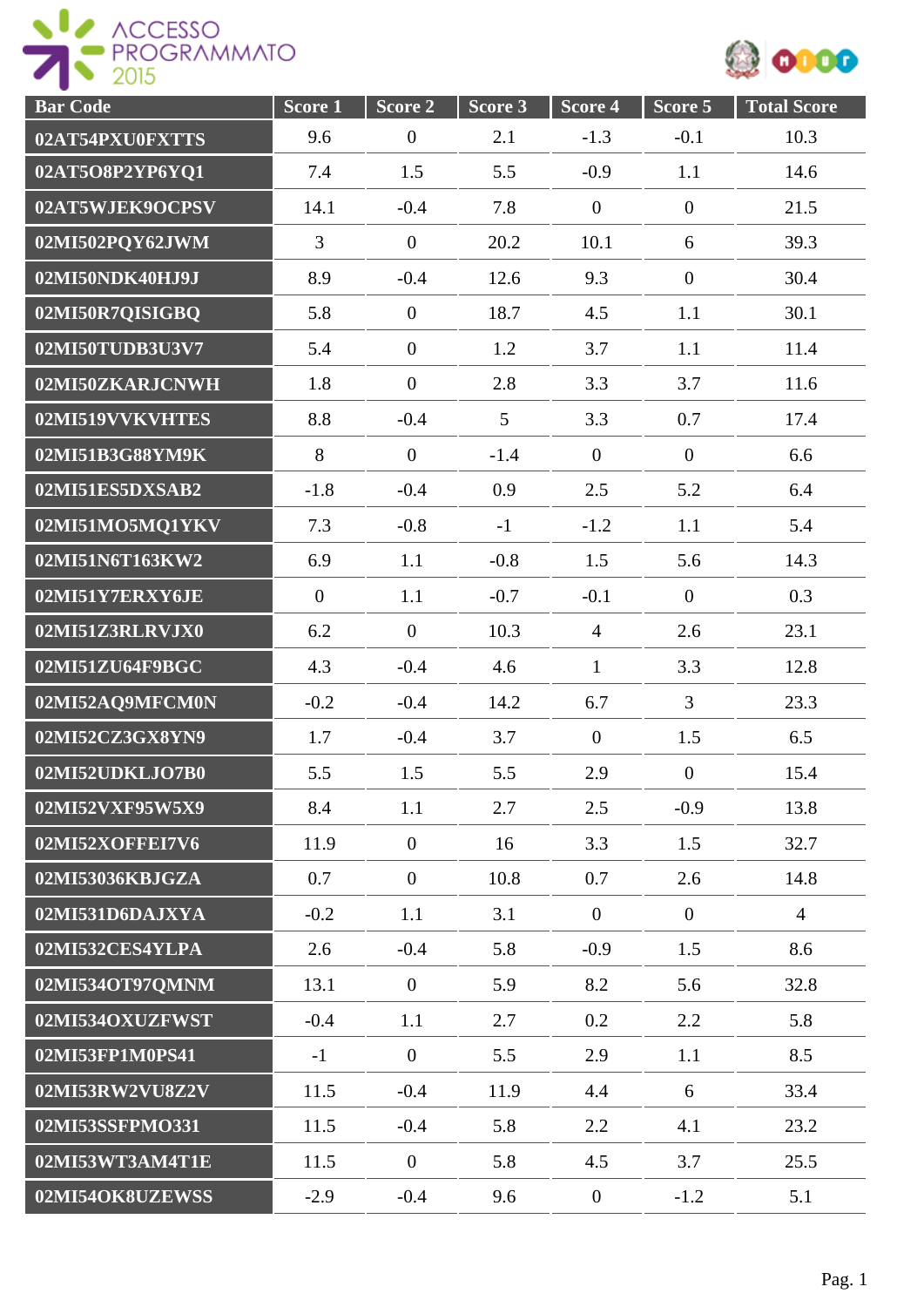



| <b>Bar Code</b> | $Score\overline{1}$ | Score 2          | Score 3        | Score 4        | Score 5          | <b>Total Score</b> |
|-----------------|---------------------|------------------|----------------|----------------|------------------|--------------------|
| 02MI54QR8PT41NY | 5.9                 | 1.5              | 12.3           | 2.2            | 4.5              | 26.4               |
| 02MI54S32CES4YL | 4.8                 | $\boldsymbol{0}$ | 13             | 8.9            | 8.6              | 35.3               |
| 02MI54YYNOAK8H7 | 18.7                | $\boldsymbol{0}$ | 7.7            | $\overline{3}$ | $\overline{0}$   | 29.4               |
| 02MI556VATSZ26K | 6.2                 | $-0.4$           | $-0.3$         | 2.9            | 4.5              | 12.9               |
| 02MI5570E2K1B3G | 5.1                 | $-0.4$           | 9.2            | 4.8            | 4.1              | 22.8               |
| 02MI558RYZX1EJP | 8.5                 | $\overline{0}$   | 5.8            | 4.8            | 4.5              | 23.6               |
| 02MI55BEHAU71OB | 3.6                 | $\boldsymbol{0}$ | 4.7            | 0.7            | 1.1              | 10.1               |
| 02MI55L2K4CYCMH | 5.5                 | $\boldsymbol{0}$ | 5.1            | 3.7            | 1.5              | 15.8               |
| 02MI55VTO31D6DA | 4.3                 | 1.1              | 5.1            | 5.6            | $-0.8$           | 15.3               |
| 02MI55W5X9A33SH | $-1$                | $\boldsymbol{0}$ | 8.4            | $\overline{4}$ | 3.7              | 15.1               |
| 02MI55WTO41DVDA | 15.3                | 1.5              | 16.8           | $\overline{4}$ | $-0.4$           | 37.2               |
| 02MI55XP19VVKK7 | $\overline{4}$      | $-0.4$           | 0.2            | 0.3            | 0.3              | 4.4                |
| 02MI5659WQWF1P2 | 1.8                 | $-0.4$           | 6.6            | 6.7            | 5.6              | 20.3               |
| 02MI56IGZAUNKU8 | 0.7                 | $\boldsymbol{0}$ | $\overline{7}$ | 1.4            | $\boldsymbol{0}$ | 9.1                |
| 02MI56T163KW24O | 8.1                 | 1.5              | 5.1            | $\overline{3}$ | $\overline{0}$   | 17.7               |
| 02MI56TEGXEITQC | 7.5                 | $\overline{0}$   | 14.1           | 8.9            | 3                | 33.5               |
| 02MI56U06CYY35Y | $\mathbf{1}$        | $\boldsymbol{0}$ | 16             | 8.2            | 5.2              | 30.4               |
| 02MI57ER8Y6IE24 | 8.9                 | $\boldsymbol{0}$ | 18.3           | 7.8            | 4.1              | 39.1               |
| 02MI57FSGBQO7I2 | 7.1                 | $\boldsymbol{0}$ | 7.7            | 9.3            | 7.5              | 31.6               |
| 02MI57GNE40104R | 7.7                 | $-0.4$           | 4.4            | 2.6            | $\mathbf{0}$     | 14.3               |
| 02MI57LSJ95659W | 4.7                 | $-0.4$           | 11.5           | 3.7            | 1.5              | 21                 |
| 02MI57OXO5XP19V | 2.5                 | $\overline{0}$   | 15.3           | 4.1            | $\overline{3}$   | 24.9               |
| 02MI57QISIGBQN6 | 4.1                 | $\mathbf{0}$     | 4.1            | 1.5            | $\overline{3}$   | 12.7               |
| 02MI57QMNMQDJP3 | 2.2                 | 1.1              | 8.1            | 5.9            | 10.5             | 27.8               |
| 02MI57SURV64P0E | 2.7                 | $-0.8$           | 0.4            | $-0.5$         | $-1.3$           | 0.5                |
| 02MI57UFHYEIT2C | 8.9                 | $\overline{0}$   | 3.6            | $-0.4$         | $-0.4$           | 11.7               |
| 02MI588YM9KV7R6 | 0.2                 | $\boldsymbol{0}$ | 6.9            | 3.3            | 2.9              | 13.3               |
| 02MI58K7FO56VAT | 3.3                 | $\boldsymbol{0}$ | 12.3           | 5.2            | 1.5              | 22.3               |
| 02MI58P1XO5XP19 | 5.2                 | $-0.4$           | 13             | 13.5           | 1.8              | 33.1               |
| 02MI58P2AR72TDK | 13.4                | $\overline{0}$   | 12.6           | 9.3            | $\overline{3}$   | 38.3               |
| 02MI58P2BS73UDL | 0.2                 | $\boldsymbol{0}$ | 7.8            | 6.7            | 0.7              | 15.4               |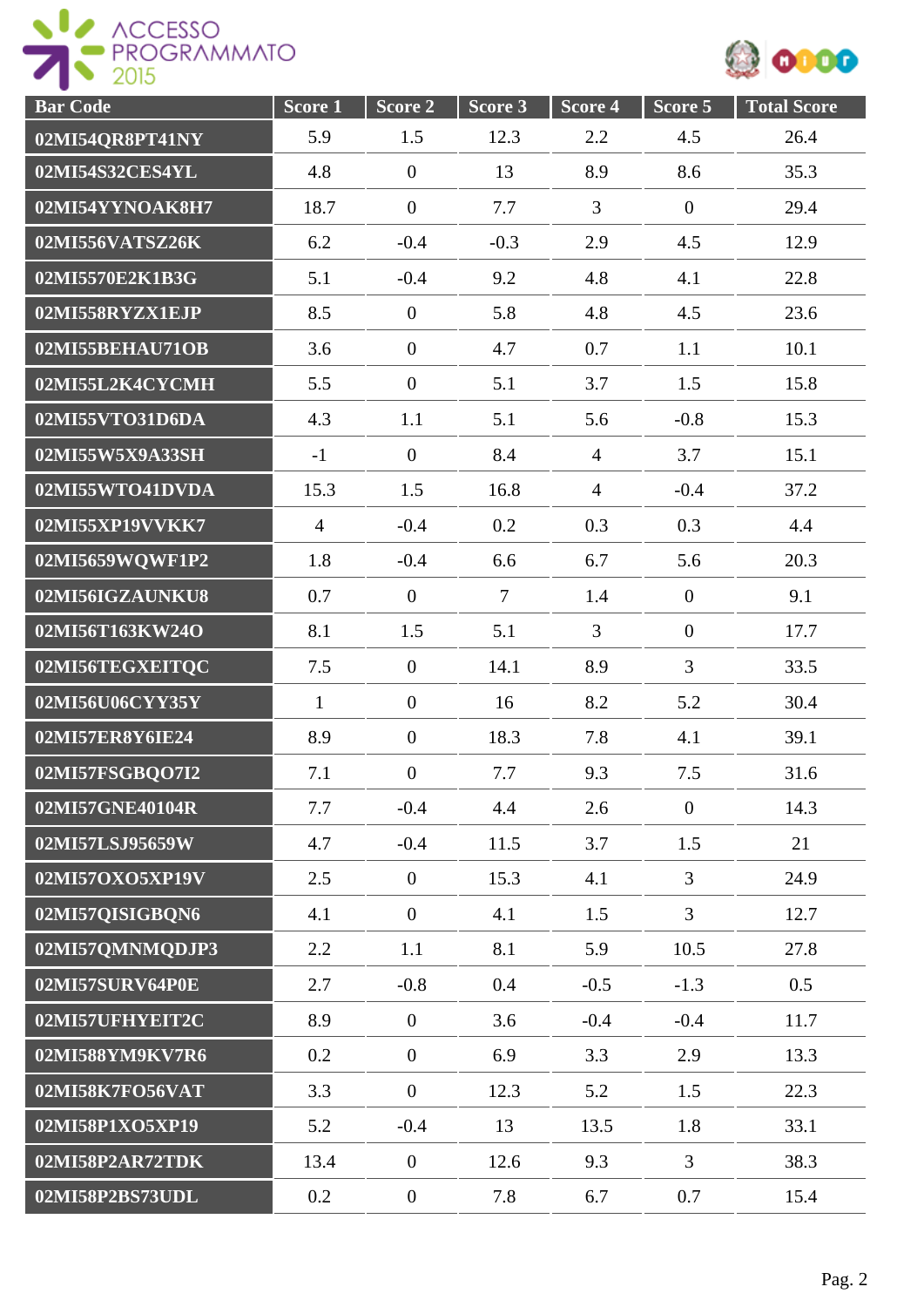



| <b>Bar Code</b> | $Score\overline{1}$ | $Score$ 2        | Score 3        | Score 4          | Score 5        | <b>Total Score</b> |
|-----------------|---------------------|------------------|----------------|------------------|----------------|--------------------|
| 02MI58RYZX1EJPI | 14.5                | $-0.4$           | 2.5            | 2.6              | 3              | 22.2               |
| 02MI58ZIEFEIBHV | 12.6                | $\boldsymbol{0}$ | 9.6            | 1.1              | 4.5            | 27.8               |
| 02MI59CZYBQQ0VW | 5.5                 | $\boldsymbol{0}$ | $-0.9$         | $-0.4$           | $\overline{0}$ | 4.2                |
| 02MI59JOUMCDBFZ | 5.2                 | $-0.4$           | $\overline{7}$ | 0.3              | 1.1            | 13.2               |
| 02MI59LHMIS67IJ | 12.2                | $\overline{0}$   | 16.8           | 8.2              | 10.5           | 47.7               |
| 02MI59MZTG8K7FO | 7.5                 | $\boldsymbol{0}$ | 12.3           | 2.6              | 8.6            | 31                 |
| 02MI59VVKK7H4E3 | 8.8                 | 1.1              | 7.3            | 1.1              | 1.5            | 19.8               |
| 02MI5A33SH3FP1M | 0.6                 | $-0.4$           | 5.4            | 5.6              | 5.2            | 16.4               |
| 02MI5A4Z4N9X8MT | 7.8                 | $-0.8$           | $-3$           | $-1.6$           | 2.9            | 5.3                |
| 02MI5AMEGUB0ZKA | 2.5                 | $\overline{0}$   | 14.2           | 11.2             | 10.5           | 38.4               |
| 02MI5AQ8MRNX0NO | 6.2                 | 1.5              | 19.1           | $-0.5$           | 7.1            | 33.4               |
| 02MI5AS3Z25KAIF | 6.9                 | 1.5              | 2.4            | $\overline{3}$   | 2.6            | 16.4               |
| 02MI5AUQZ5EKC2Y | 4.4                 | $\boldsymbol{0}$ | 11.9           | 8.2              | 4.5            | 29                 |
| 02MI5AUZW68DVW4 | 0.2                 | $\boldsymbol{0}$ | 9.6            | 7.1              | 7.5            | 24.4               |
| 02MI5B27GME400Z | $-1.2$              | 1.5              | 8.1            | 3.3              | 2.2            | 13.9               |
| 02MI5BQN6T273KL | 6.5                 | $-0.4$           | 5.5            | $-0.8$           | 1.5            | 12.3               |
| 02MI5C8PDOL4FZT | 5.9                 | $\overline{0}$   | $-0.7$         | $\overline{0}$   | $\overline{0}$ | 5.2                |
| 02MI5CCZ6XWN9OX | 4.5                 | $\mathbf{0}$     | 5.9            | 7.5              | 2.6            | 20.5               |
| 02MI5CDBF4S32CE | 9.9                 | 1.1              | 7.3            | $\boldsymbol{0}$ | 1.8            | 20.1               |
| 02MI5CE5JQH7342 | 5.4                 | $\overline{0}$   | 8.5            | 4.4              | 2.6            | 20.9               |
| 02MI5CES4YLPALI | 9.3                 | 1.5              | 12.7           | 4.8              | 5.6            | 33.9               |
| 02MI5CKCGOAA6VA | 1.6                 | $\overline{0}$   | 11.1           | 5.2              | 2.6            | 20.5               |
| 02MI5CNC8N65LKC | 2.4                 | $\overline{0}$   | 12.6           | 2.2              | $\overline{0}$ | 17.2               |
| 02MI5CWQEOATFOT | 4.4                 | 1.5              | 14.9           | 5.5              | 1.5            | 27.8               |
| 02MI5CYCMHWI1NW | 10.4                | $\boldsymbol{0}$ | $\overline{4}$ | $\overline{3}$   | 0.3            | 17.7               |
| 02MI5CZYBQQ0VW1 | 0.1                 | $-0.4$           | $-1.4$         | 0.6              | $-0.1$         | $-1.2$             |
| 02MI5D5C8PDOL4F | 2.6                 | $\boldsymbol{0}$ | 8.9            | 5.9              | 3.3            | 20.7               |
| 02MI5DAJXYAI2MG | 6.2                 | $\boldsymbol{0}$ | 6.2            | 0.7              | $\overline{3}$ | 16.1               |
| 02MI5DAKMYAIQMG | 10.3                | 1.5              | 7.4            | 5.2              | 1.4            | 25.8               |
| 02MI5DK40HJ9JOU | 6.6                 | 1.5              | 2.9            | 4.1              | 1.5            | 16.6               |
| 02MI5DMHWUO81Y8 | 1.7                 | 1.1              | 7.7            | 5.6              | 4.4            | 20.5               |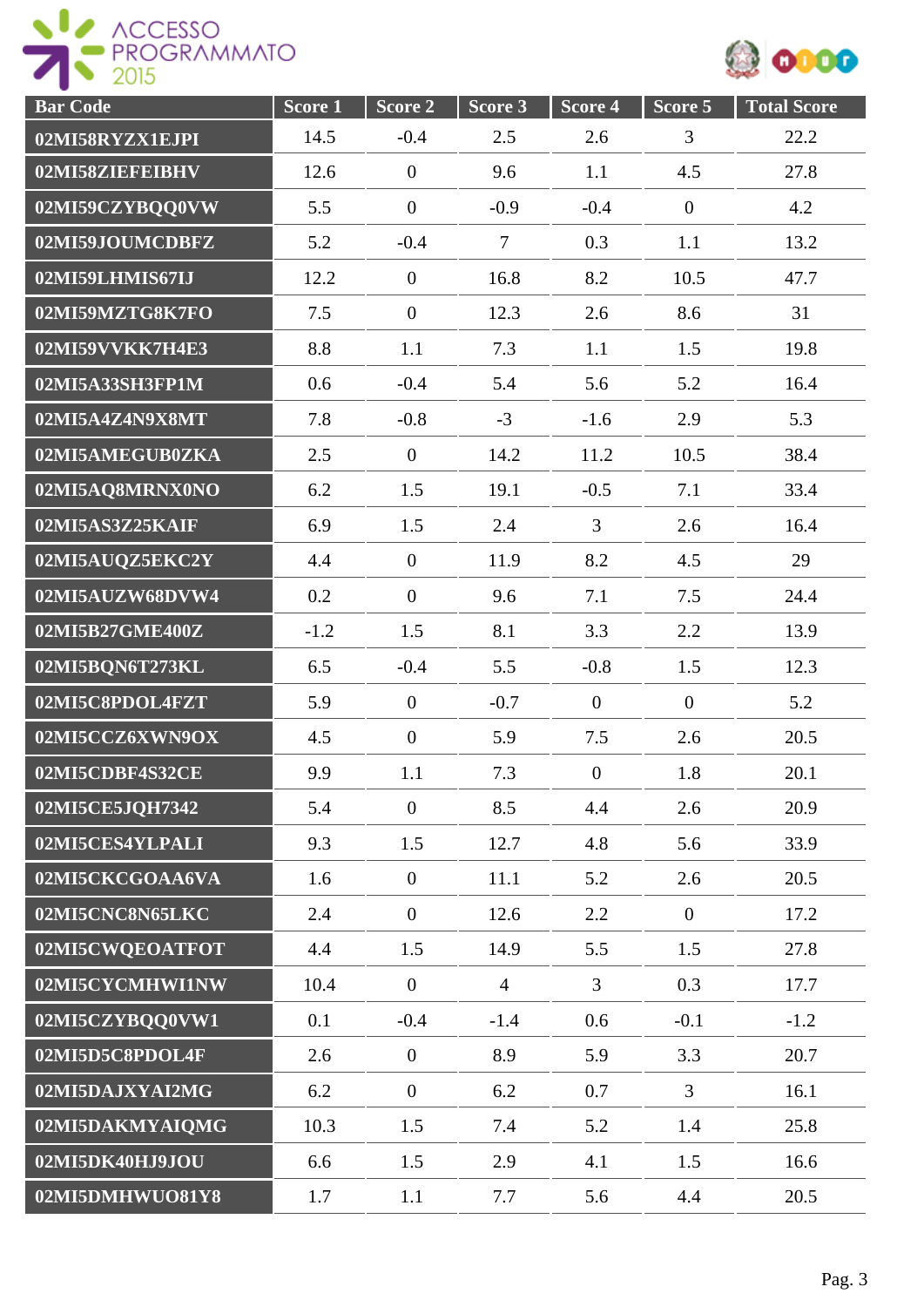



| <b>Bar Code</b> | Score <sub>1</sub> | $\overline{\text{Score}}$ 2 | Score 3        | Score 4        | $\overline{\text{Score}}$ 5 | <b>Total Score</b> |
|-----------------|--------------------|-----------------------------|----------------|----------------|-----------------------------|--------------------|
| 02MI5DUCWQEOATF | 3.5                | $-0.4$                      | 0.1            | $\overline{0}$ | $\boldsymbol{0}$            | 3.2                |
| 02MI5DVLS8PRBRW | 5.6                | 1.5                         | 7.8            | 1.1            | 2.6                         | 18.6               |
| 02MI5EITQCN88OV | 5.1                | $-0.4$                      | 10.3           | 9.7            | 4.5                         | 29.2               |
| 02MI5ES5DXSAB27 | 10.4               | $-0.4$                      | 9.7            | 2.2            | 1.1                         | 23                 |
| 02MI5ESHK5WTO41 | $-1.4$             | 1.5                         | 10.7           | 5.5            | 0.7                         | 17                 |
| 02MI5ESTDWH5B27 | 1.5                | $-0.4$                      | 6.2            | 1.8            | 3.7                         | 12.8               |
| 02MI5EWSSRVJOU8 | $\mathbf{0}$       | $\overline{0}$              | $\overline{0}$ | $\mathbf{0}$   | $\mathbf{0}$                | $\overline{0}$     |
| 02MI5F00GNXDUCW | $-2.2$             | $\overline{0}$              | 5.8            | $-0.1$         | 3.7                         | 7.2                |
| 02MI5F18CZYBQ0Q | $-1$               | 1.1                         | $-0.9$         | $-0.8$         | 0.7                         | $-0.9$             |
| 02MI5F1P2570E2K | 5.5                | 1.5                         | 8.4            | 5.2            | 1.1                         | 21.7               |
| 02MI5FC9JBFOA6U | $-1.3$             | $-0.4$                      | $-2.1$         | $-0.8$         | 4.1                         | $-0.5$             |
| 02MI5FEIBHVAMEG | $-0.2$             | $-0.4$                      | 3.5            | $-2$           | 0.7                         | 1.6                |
| 02MI5FR9Z6JF35P | 7.3                | $-0.4$                      | 1.7            | 3.7            | 5.6                         | 17.9               |
| 02MI5GE6W5Y9B33 | 10.4               | $\overline{0}$              | 5.9            | 6.3            | $-0.4$                      | 22.2               |
| 02MI5GNE40104RX | 3.9                | $-0.4$                      | 2.1            | 4.1            | 4.1                         | 13.8               |
| 02MI5GNE401Z3RL | 5.4                | $-0.4$                      | $-0.7$         | $-0.1$         | $\overline{0}$              | 4.2                |
| 02MI5GV5VTO31D6 | 2.5                | 1.1                         | 10.7           | 4.5            | 1.1                         | 19.9               |
| 02MI5H2J97SIZRK | 5.2                | 1.5                         | 14.5           | 13.1           | 6.7                         | 41                 |
| 02MI5H4E3GV5VTO | $-2.5$             | $-0.8$                      | $-2.9$         | $-0.8$         | $-0.4$                      | $-7.4$             |
| 02MI5H5B27GNE40 | $\overline{7}$     | $-0.4$                      | 15.3           | 7.1            | 3                           | 32                 |
| 02MI5H6MPRL5BZK | 3.2                | $\boldsymbol{0}$            | 3.9            | 1.5            | $\overline{0}$              | 8.6                |
| 02MI5H8GTHCRO7I | 2.8                | $\overline{0}$              | $\tau$         | 3.7            | 2.6                         | 16.1               |
| 02MI5HIQYUBO4ET | 5.8                | $-0.8$                      | 2.4            | 1.4            | 3.7                         | 12.5               |
| 02MI5HK5WTO41DV | 5.8                | $-0.4$                      | 5.8            | 3.3            | 1.1                         | 15.6               |
| 02MI5HNFFSVXRHB | 9.9                | $-0.8$                      | 2.6            | 1.5            | 2.5                         | 15.7               |
| 02MI5HT0R7QISIG | 3.3                | $\overline{0}$              | 2.8            | 3.3            | 6                           | 15.4               |
| 02MI5HVAMEGUB0Z | 2.6                | $\overline{0}$              | 9.3            | 4.1            | 1.5                         | 17.5               |
| 02MI5HY6659WRXF | 6.6                | 1.1                         | 8.1            | 2.9            | $-1.6$                      | 17.1               |
| 02MI5I2MG7LSJ95 | 3.2                | $-0.8$                      | 11.1           | 0.6            | 1.4                         | 15.5               |
| 02MI5IBHVAMEGUB | 2.4                | $\overline{0}$              | 6.2            | 5.2            | $\overline{0}$              | 13.8               |
| 02MI5IGBQN6T273 | $\tau$             | $\overline{0}$              | $\tau$         | $\overline{0}$ | $\mathbf{0}$                | 14                 |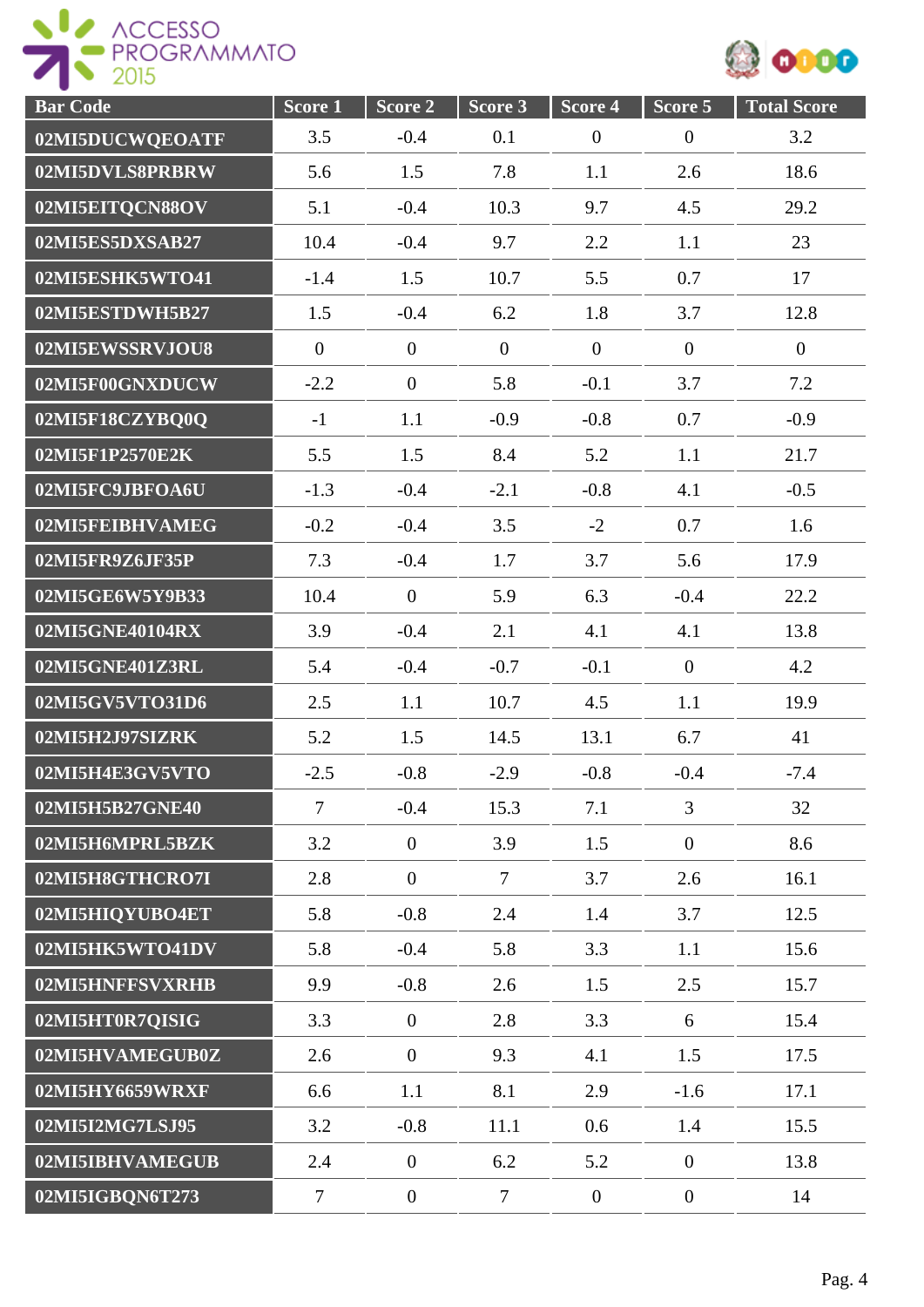



| <b>Bar Code</b> | $Score$ <sup>1</sup> | Score 2          | Score 3 | Score 4        | Score 5        | <b>Total Score</b> |
|-----------------|----------------------|------------------|---------|----------------|----------------|--------------------|
| 02MI5IHUMOH2J97 | $-0.2$               | $\boldsymbol{0}$ | 13.8    | 9              | 5.6            | 28.2               |
| 02MI5IHVY0TJD7S | $-0.8$               | $-0.8$           | 9.2     | $\mathbf{1}$   | $\overline{0}$ | 8.6                |
| 02MI5IQUBODT0RA | 8.1                  | $-0.4$           | 5.8     | 6.3            | 6              | 25.8               |
| 02MI5J8CCPSUN8E | 3.3                  | $-0.4$           | 6.6     | $\mathbf{1}$   | 1.5            | 12                 |
| 02MI5JDJ8NBPSUN | 5.4                  | 1.1              | 2.4     | $-0.9$         | 4.1            | 12.1               |
| 02MI5JO7B0HKMF0 | 4.1                  | $\overline{0}$   | 8.4     | 5.5            | 9              | 27                 |
| 02MI5JOU8NM0RUN | 2.4                  | 1.1              | 11.2    | 3              | $\overline{3}$ | 20.7               |
| 02MI5JPQYBVWGL1 | 1.3                  | 1.5              | 13      | 9.3            | $\overline{3}$ | 28.1               |
| 02MI5JXYAI2MG7L | 4.3                  | 1.5              | $-1.8$  | $-0.1$         | $\overline{3}$ | 6.9                |
| 02MI5JZ42LSTRWD | 2.2                  | $\mathbf{0}$     | 11.5    | 2.2            | $\overline{0}$ | 15.9               |
| 02MI5K8UZEWSSRV | 10.4                 | 1.5              | 6.5     | 4.8            | 1.1            | 24.3               |
| 02MI5KARJCNWHHT | 3.3                  | $\boldsymbol{0}$ | 17.2    | 6.7            | 7.5            | 34.7               |
| 02MI5KCGOAA6VAT | 11.1                 | $\overline{0}$   | 14.5    | 5.6            | $\overline{3}$ | 34.2               |
| 02MI5KL34OXUZFW | 9.3                  | $-0.8$           | 5.5     | $-1.2$         | $\overline{0}$ | 12.8               |
| 02MI5KOBC1HKNG0 | 8.5                  | $-0.4$           | 6.7     | $\overline{3}$ | 6              | 23.8               |
| 02MI5KPVN9980U0 | $-0.1$               | $\overline{0}$   | 4.3     | 0.7            | 4.5            | 9.4                |
| 02MI5KZ9ZXS74GB | 5                    | $-0.4$           | $-1.8$  | $-0.9$         | 3.3            | 5.2                |
| 02MI5L02CZ3GX8Y | 1.6                  | $\overline{0}$   | 6.2     | $-0.1$         | 1.1            | 8.8                |
| 02MI5L18ZIEFEIB | 7.4                  | 3                | 10.7    | 9.3            | 6              | 36.4               |
| 02MI5LIF00GNXDU | 5.9                  | 1.1              | 0.6     | 1.5            | 4.1            | 13.2               |
| 02MI5LJ7R6UYCY7 | 2.4                  | 1.1              | 9.2     | 9.3            | 10.5           | 32.5               |
| 02MI5LUP5R9W57N | $-0.3$               | $-0.4$           | 0.6     | $-0.1$         | 1.1            | 0.9                |
| 02MI5M2YPFGFJ7W | 9.3                  | $\overline{0}$   | 6.9     | 5.9            | $\overline{3}$ | 25.1               |
| 02MI5M3JNYWHST0 | $-3.4$               | 1.1              | 3.5     | 1.3            | $-1.3$         | 1.2                |
| 02MI5MCDBFZ4S32 | 2.1                  | $\overline{0}$   | 23.6    | 11.6           | 7.1            | 44.4               |
| 02MI5MHWUO81Y8F | 5.2                  | 1.5              | 19.1    | 12.7           | 2.6            | 41.1               |
| 02MI5N6T273KL34 | 10.5                 | $\mathbf{0}$     | 13.8    | 13.5           | 3.3            | 41.1               |
| 02MI5N88OV5L2K4 | 3.5                  | $\overline{0}$   | 2.8     | $\overline{3}$ | $\overline{3}$ | 12.3               |
| 02MI5N9LJ7R6UYC | $-0.7$               | $-0.4$           | $-2.5$  | $\overline{0}$ | $-0.4$         | $-4$               |
| 02MI5ND9O76MLDY | 2.8                  | 1.1              | 4.2     | $\overline{4}$ | 1.8            | 13.9               |
| 02MI5NM0RUN7OXO | 0.6                  | $\boldsymbol{0}$ | 11.1    | 3.3            | $\mathfrak{Z}$ | 18                 |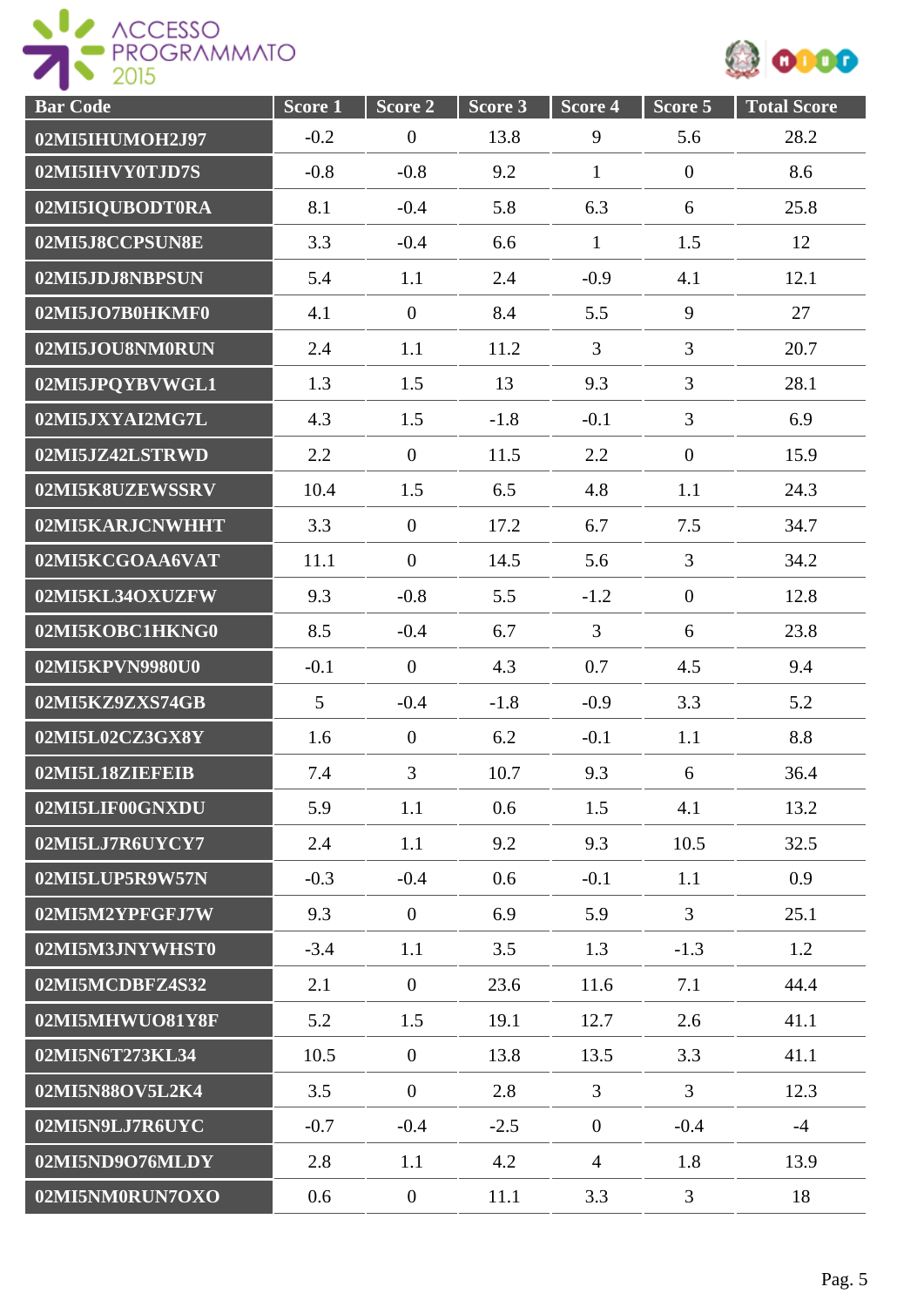



| <b>Bar Code</b> | Score 1        | $\overline{\text{Score}}$ 2 | Score 3        | Score 4          | Score 5          | <b>Total Score</b> |
|-----------------|----------------|-----------------------------|----------------|------------------|------------------|--------------------|
| 02MI5OJYV1ESTDW | 3.6            | $\boldsymbol{0}$            | 5.5            | 9                | 6                | 24.1               |
| 02MI5OTQZJPQYBV | 6.2            | $\boldsymbol{0}$            | $\overline{7}$ | 3.7              | 2.6              | 19.5               |
| 02MI5OUMCDBFZ4S | 13             | $\boldsymbol{0}$            | 12.3           | 0.7              | 4.5              | 30.5               |
| 02MI5OXUZFWSTRV | 10             | $-0.4$                      | 8.5            | 3.7              | 4.1              | 25.9               |
| 02MI5P2BS73UDLL | 13.7           | $\boldsymbol{0}$            | 2.5            | 0.7              | 2.6              | 19.5               |
| 02MI5PALIF00GNX | $-0.6$         | $\boldsymbol{0}$            | 11.9           | 2.9              | $\overline{0}$   | 14.2               |
| 02MI5PG6A5Z5NYX | 5.9            | 1.5                         | 19.1           | 10.1             | 4.1              | 40.7               |
| 02MI5PLTF0FYXD5 | 13.4           | $\overline{0}$              | 8.8            | $\boldsymbol{0}$ | $\overline{3}$   | 25.2               |
| 02MI5PP2571ERL0 | 12.3           | $-0.4$                      | $\overline{7}$ | $\overline{3}$   | 1.5              | 23.4               |
| 02MI5PRBRW2UDKL | 3.2            | $\boldsymbol{0}$            | 18.3           | 6.7              | $\overline{3}$   | 31.2               |
| 02MI5PSUN8P1XO5 | 2.8            | $-0.4$                      | 5              | 2.9              | 3.3              | 13.6               |
| 02MI5QDJP3IHUMO | 7.4            | $\boldsymbol{0}$            | 7.3            | 6.7              | 3.7              | 25.1               |
| 02MI5QEOATFOTQZ | $-0.1$         | 1.5                         | 2.8            | 2.2              | 5.6              | 12                 |
| 02MI5QWF1P2570E | 6              | $\mathbf{0}$                | 7.7            | 1.1              | 6                | 20.8               |
| 02MI5QZI0QYAUWG | 1.8            | $\boldsymbol{0}$            | 2.9            | $-0.4$           | $\overline{0}$   | 4.3                |
| 02MI5QZJPQYBVWG | $-2.2$         | 1.1                         | 3.9            | 0.2              | 1.8              | 4.8                |
| 02MI5R7QI3IRM1N | 9.2            | $\boldsymbol{0}$            | 15.7           | $\overline{0}$   | $\boldsymbol{0}$ | 24.9               |
| 02MI5R9Z6JF35P5 | 7.3            | $-0.8$                      | 0.5            | $-1.6$           | 2.6              | 8                  |
| 02MI5RJCNWHHT0R | $\mathbf{1}$   | $-0.4$                      | 7.7            | 1.4              | 6                | 15.7               |
| 02MI5RNX0NOW4ZH | 10             | 1.1                         | $\overline{4}$ | $\overline{0}$   | $\overline{0}$   | 15.1               |
| 02MI5RUCPEU1SBA | 9.7            | $\overline{0}$              | 8.9            | 8.2              | 4.5              | 31.3               |
| 02MI5RVJDJ8NBPS | 6.5            | $-0.4$                      | 18.3           | 6.7              | 5.2              | 36.3               |
| 02MI5RVJOU8NM0R | 2.7            | $-0.8$                      | 1.3            | $\overline{0}$   | 0.7              | 3.9                |
| 02MI5RVJX02VXF9 | 2.2            | $\overline{0}$              | 14.5           | 0.3              | 1.8              | 18.8               |
| 02MI5S7TZ79CQ28 | 8.4            | $\overline{0}$              | 6.2            | 1.1              | 1.5              | 17.2               |
| 02MI5SCNWH3I10G | 10.7           | $\boldsymbol{0}$            | 3.6            | $\overline{3}$   | 1.1              | 18.4               |
| 02MI5SIZRKV4QPF | 9.6            | $\boldsymbol{0}$            | 2.4            | 4.5              | 1.5              | 18                 |
| 02MI5SJ95659WQW | 7.3            | $-0.4$                      | 9.9            | 3.3              | 0.7              | 20.8               |
| 02MI5STRVJDJ8NB | 15.3           | $\overline{0}$              | 5.4            | 4.8              | 4.5              | 30                 |
| 02MI5SZ26K6IGZA | $\overline{2}$ | $-0.4$                      | 4.3            | $-0.8$           | 1.1              | 6.2                |
| 02MI5T0R7QI3IRM | 5.5            | 1.1                         | $-2.2$         | $-2$             | 0.7              | 3.1                |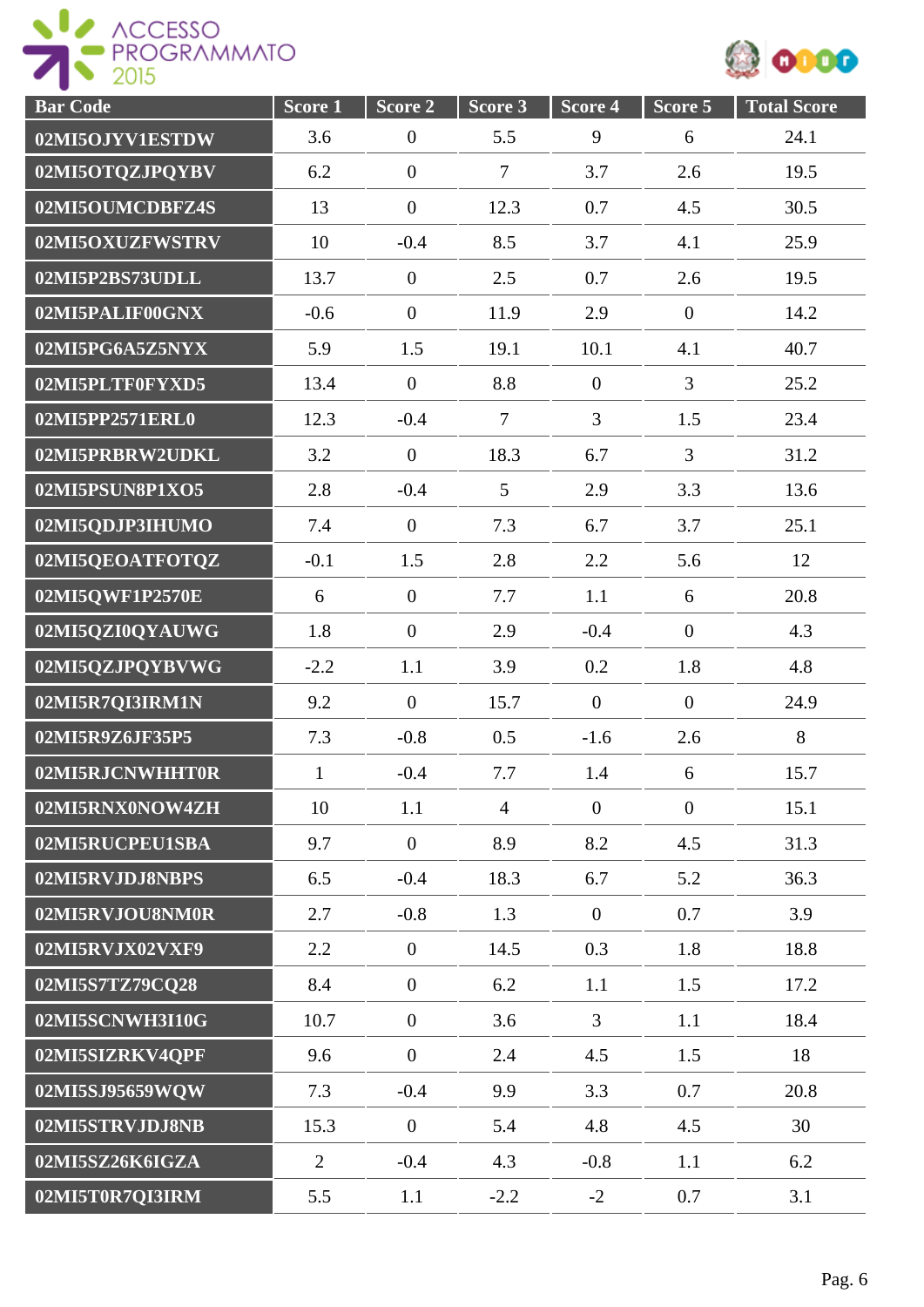



| <b>Bar Code</b> | Score 1      | Score 2          | Score 3 | Score 4        | Score 5        | <b>Total Score</b> |
|-----------------|--------------|------------------|---------|----------------|----------------|--------------------|
| 02MI5T3036KBJGZ | 15.3         | 1.1              | 17.9    | 14.2           | 8.6            | 57.1               |
| 02MI5TBH6MPRL5B | 4.4          | $\boldsymbol{0}$ | 9.6     | $-0.5$         | $\overline{3}$ | 16.5               |
| 02MI5TTFQMP442X | 11.5         | $\boldsymbol{0}$ | 5.9     | 5.6            | 1.5            | 24.5               |
| 02MI5U9JZULCDBF | 1.8          | $\boldsymbol{0}$ | 14.1    | 7.8            | 2.6            | 26.3               |
| 02MI5U9V1ES4CWS | 5.1          | $-0.4$           | 5.4     | 1.4            | $-0.8$         | 10.7               |
| 02MI5UB0ZKARJCN | $-0.4$       | $\overline{0}$   | 7.4     | 0.7            | 1.5            | 9.2                |
| 02MI5UFHYEIT2CN | $-0.5$       | $-0.4$           | 10      | $-0.1$         | 8.2            | 17.2               |
| 02MI5UN7OXO5XP1 | 3.5          | $-0.4$           | $-0.7$  | $-0.4$         | 1.5            | 3.5                |
| 02MI5UN8P1XO5XP | 6.1          | $-0.4$           | $-2.2$  | $-0.2$         | 3.7            | $\overline{7}$     |
| 02MI5UNKU8DVLS8 | 11.1         | $\overline{0}$   | 4.7     | 6.7            | $\overline{3}$ | 25.5               |
| 02MI5UXC972AQ8M | 8.2          | $\boldsymbol{0}$ | 15.6    | 4.8            | 1.8            | 30.4               |
| 02MI5UZW68DVW48 | 4.3          | $-0.4$           | 6.6     | 4.1            | 3              | 17.6               |
| 02MI5V4QPFF18CZ | 1.6          | 1.1              | 3.5     | $\overline{0}$ | $\overline{3}$ | 9.2                |
| 02MI5V7R6UXC972 | 1.4          | $\boldsymbol{0}$ | 6.2     | 9.7            | 3.3            | 20.6               |
| 02MI5VKK7H4E3GV | 5.8          | $\boldsymbol{0}$ | 5.4     | $\overline{0}$ | 1.1            | 12.3               |
| 02MI5VS2L3T0DXZ | 5.3          | 1.1              | 11.8    | 2.8            | 0.6            | 21.6               |
| 02MI5VVKVHTESHK | 8.1          | $-0.4$           | 6.2     | 3.7            | 8.6            | 26.2               |
| 02MI5VXQSA1R80S | 9.6          | $\overline{0}$   | 9.3     | 3.7            | 1.5            | 24.1               |
| 02MI5W3TTK6KUP4 | 10.4         | $\boldsymbol{0}$ | 14.6    | 10.5           | 6              | 41.5               |
| 02MI5W4ZHU9JZUL | $-1.2$       | 1.5              | 0.1     | 4.8            | 0.3            | 5.5                |
| 02MI5W9L3GLISU7 | 4.4          | $\boldsymbol{0}$ | 11.9    | 3.3            | 3.7            | 23.3               |
| 02MI5W9LGLIR66H | 8.5          | $-0.4$           | 5.4     | 7.1            | 3.7            | 24.3               |
| 02MI5WEK9DCQTVO | 2.5          | $\boldsymbol{0}$ | 3.6     | 3.7            | 1.5            | 11.3               |
| 02MI5WFD5W5X9A3 | 5.5          | $-0.4$           | 2.4     | 2.2            | 3.7            | 13.4               |
| 02MI5WGL18ZIEFE | $\mathbf{0}$ | $-0.8$           | 13      | 6.7            | 3.7            | 22.6               |
| 02MI5WGX18ZIQQP | 2.4          | $-0.4$           | 2.4     | 2.2            | $-0.1$         | 6.5                |
| 02MI5WHHT0R7QIS | 8.9          | $\mathbf{0}$     | 17.2    | 3.3            | 2.6            | 32                 |
| 02MI5WI1NW1Y7ER | 7.6          | 1.5              | 14.9    | 0.7            | 2.6            | 27.3               |
| 02MI5WLHY6659WR | 2.9          | $\mathbf{0}$     | 10.4    | $\overline{4}$ | $\overline{3}$ | 20.3               |
| 02MI5X0E4DATOTQ | 8.5          | $\overline{0}$   | 14.5    | 9.3            | 1.5            | 33.8               |
| 02MI5X18ZIQQPTB | 2.9          | $\boldsymbol{0}$ | 8.1     | 3.3            | 2.6            | 16.9               |